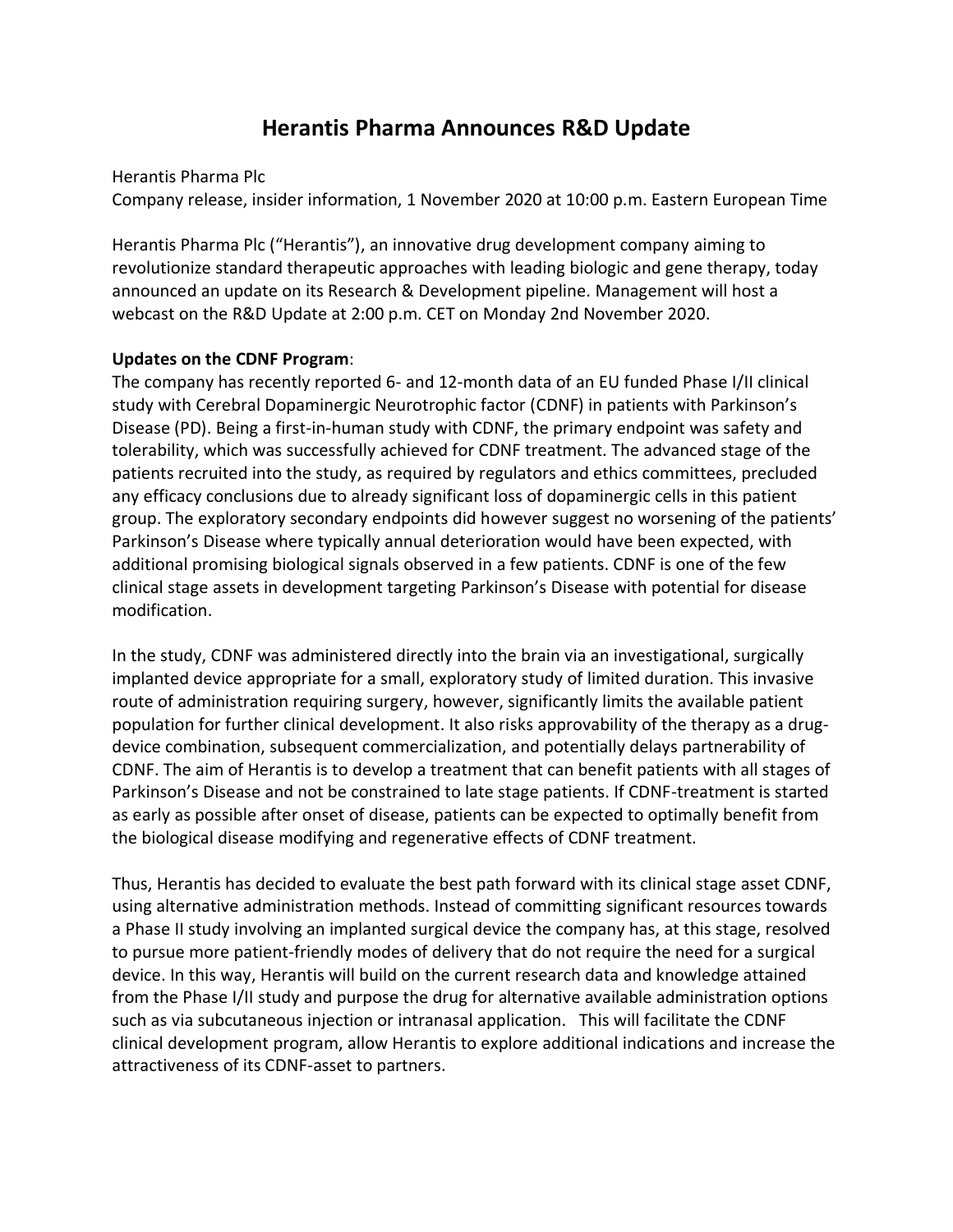"Following a review of and learnings from the CDNF program to date and building on the recently completed Phase I/II data, we believe this new direction for CDNF is optimal moving forward. It would allow patients suffering from Parkinson's Disease to be treated early with CDNF, and it would also maximize and expedite our chances of success with partners, regulators, and commercialization of both our Parkinson's Disease assets – CDNF and xCDNF to earlier inflection points. This aligns closely with our objective of establishing new frontiers of care in debilitating neurodegenerative diseases," commented *Craig Cook, CEO*. "We are focused on ensuring that our resources are targeting the strengths of our assets while at the same time mitigating risks and creating value for all our stakeholders."

## **Updates on the xCDNF Program**:

The company continues to progress on track for final xCDNF lead selection early in 2021. This program focuses on treatment of Parkinson's Disease and other neurodegenerative diseases, without the need for a surgically implanted medical device, using patented, chemically synthesized small but potent biologically active fragments of the parent CDNF molecule. Preclinical data, following simple parenteral dosing, e.g., with subcutaneous injection, indicate that these fragments can reach the key areas of the brain in therapeutic concentrations.

"We are very encouraged by the potential of this program as we continue through the research phase. Additionally, we have obtained invaluable insight from the recently completed CDNF Phase I/II study that is directly relevant to this program and its future successful development. Both CDNF and xCDNF, with their proteostatic mechanism of action, provide a compelling portfolio of assets for the spectrum of neurodegenerative diseases therapies sought by patients as well as the pharmaceutical industry," stated *Henri Huttunen, Herantis CSO.*

## **Updates on the VEGF-C Lymfactin**® **Program**:

A fully funded Phase II study in Lymphedema remains on schedule with the next data readout expected in Q1 2021. In addition, a 24-month follow-up data readout is expected soon for the already completed Phase I study, which at 12 months confirmed Lymfactin® was safe and well tolerated by patients with promising improvements observed in signs and symptoms of disease. Lymfactin<sup>®</sup> is a novel growth factor gene therapy that aims to regenerate and potentially cure the lymphatic system where it has been damaged by cancer treatments including both surgery and radiotherapy, such as that for Breast Cancer Associated Lymphedema (BCAL), the initial indication being studied in the current Phase II.

"Lymfactin is an intriguing program in gene therapy, which is a clear focus area for the biotech and pharmaceutical industry at present. This program is furthermore unique in that it is targeted to be the first medical therapy in the treatment of BCAL. We are excited at the prospect of this program for oncology related applications, as well as beyond for other lymphatic related diseases," added *Antti Vuolanto, Herantis COO*.

---------------------------------

R&D Update webcast: Monday 2nd November 2020 at 2:00 p.m. CET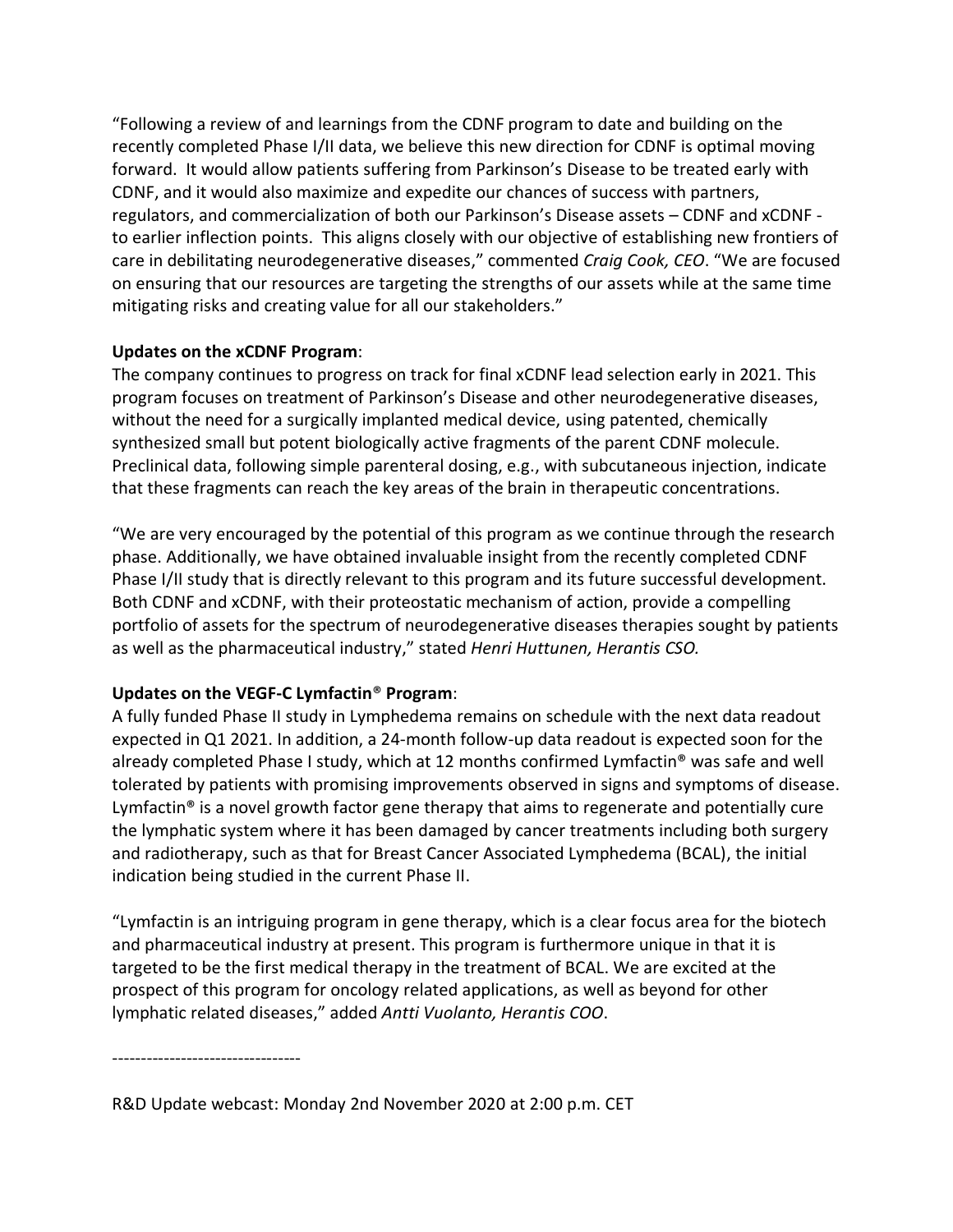#### To join:<https://attendee.gotowebinar.com/register/1293647308971278091>

**For more information, please contact:** Julie Silber/Gabriela Urquilla Tel: +46 (0)7 93 486 277/+46 (0)72-396 72 19 Email: [ir@herantis.com](mailto:ir@herantis.com)

---------------------------------

Certified Advisor: UB Securities Ltd, Finland: +358 9 25 380 225, Sweden: +358 40 5161400

Company website: www.herantis.com

#### **About Herantis Pharma Plc**

Herantis Pharma Plc is an innovative drug development company looking to break the boundaries of standard therapeutic approaches. Our regenerative medicine drug candidates include i. CDNF biological therapy that acts on the proteostatic mechanisms of disease for the treatment of Parkinson's disease and other neurodegenerative diseases, and ii. Lymfactin® VEGF-C gene therapy for restoring lymphatic structure and function for the treatment of oncology related secondary Lymphedema and other lymphatic based diseases. The Herantis programs are potentially disease modifying that treat the cause as well as symptoms of disease, and bring the innovation necessary to provide further treatment options in underserved diseases. The shares of Herantis are listed on the Nasdaq First North Growth Market Finland and Nasdaq First North Growth Market Sweden.

#### **Forward-looking statements**

This company release includes forward-looking statements which are not historical facts but statements regarding future expectations instead. These forward-looking statements include without limitation, those regarding Herantis' future financial position and results of operations, the company's strategy, objectives, future developments in the markets in which the company participates or is seeking to participate or anticipated regulatory changes in the markets in which the company operates or intends to operate. In some cases, forward-looking statements can be identified by terminology such as "aim," "anticipate," "believe," "continue," "could," "estimate," "expect," "forecast," "guidance," "intend," "may," "plan," "potential," "predict," "projected," "should" or "will" or the negative of such terms or other comparable terminology.

By their nature, forward-looking statements involve known and unknown risks, uncertainties and other factors because they relate to events and depend on circumstances that may or may not occur in the future. Forward-looking statements are not guarantees of future performance and are based on numerous assumptions. The company's actual results of operations, including the company's financial condition and liquidity and the development of the industry in which the company operates, may differ materially from (and be more negative than) those made in,